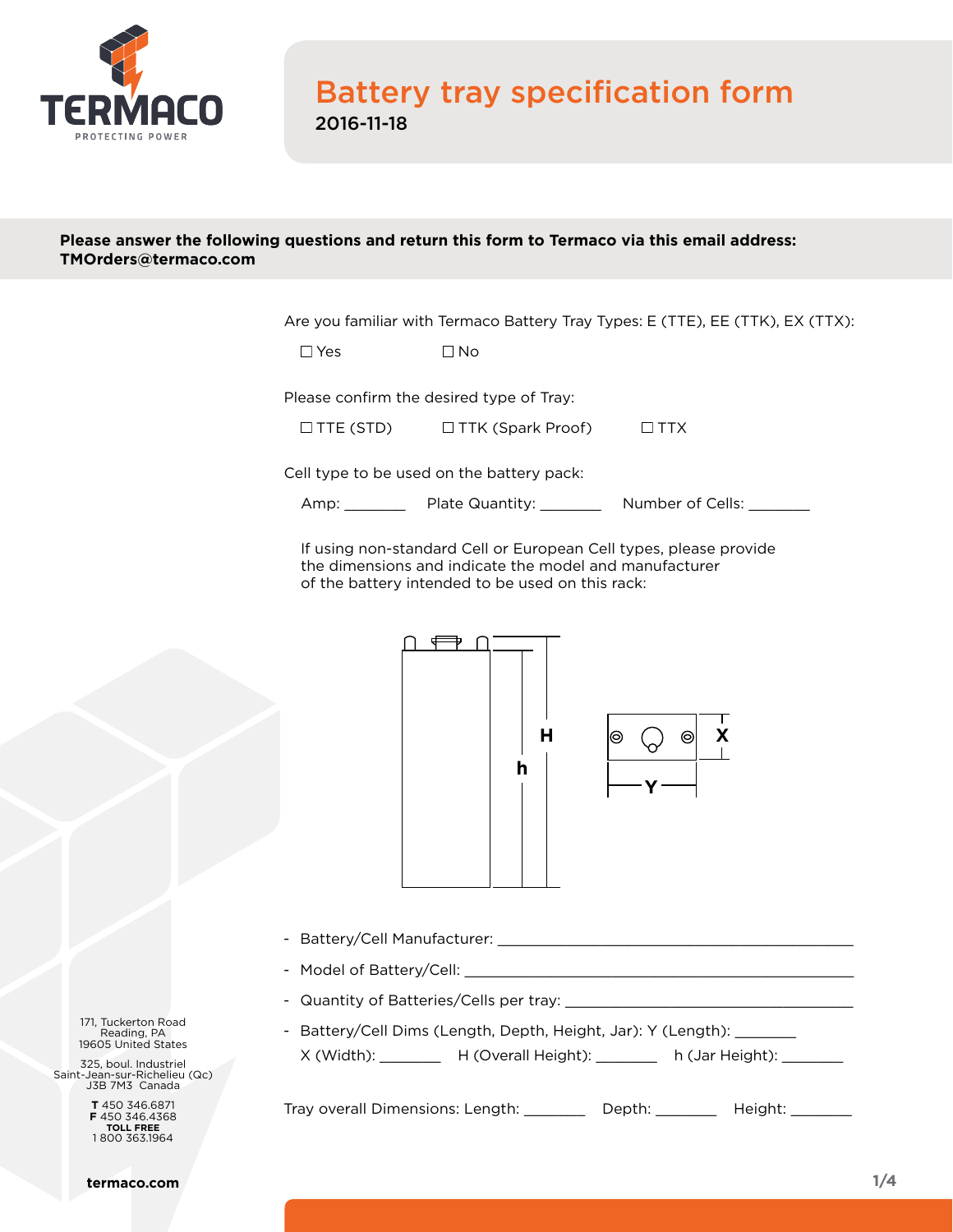| <b>OPTIONS:</b>                                | - Power Pack                                                                                                  | $\Box$ No<br>$\Box$ Yes                                                                           |  |  |  |  |  |  |
|------------------------------------------------|---------------------------------------------------------------------------------------------------------------|---------------------------------------------------------------------------------------------------|--|--|--|--|--|--|
|                                                | - Vented Trays                                                                                                | $\Box$ No<br>$\Box$ Yes                                                                           |  |  |  |  |  |  |
|                                                | - Weight Control                                                                                              | $\Box$ Yes<br>$\Box$ No                                                                           |  |  |  |  |  |  |
|                                                | - Ribs                                                                                                        | $\Box$ Yes<br>$\Box$ No                                                                           |  |  |  |  |  |  |
|                                                | - Slot Bottoms                                                                                                | $\Box$ Yes<br>$\Box$ No                                                                           |  |  |  |  |  |  |
|                                                | - Cover(s)                                                                                                    | $\Box$ Yes<br>$\square$ No                                                                        |  |  |  |  |  |  |
| (If yes, please select the desired type below) |                                                                                                               |                                                                                                   |  |  |  |  |  |  |
|                                                | $\Box$ Butterfly<br>$\Box$ Inverse butterfly<br>$\Box$ Accordeon<br>$\Box$ Dome                               |                                                                                                   |  |  |  |  |  |  |
|                                                |                                                                                                               |                                                                                                   |  |  |  |  |  |  |
|                                                |                                                                                                               |                                                                                                   |  |  |  |  |  |  |
|                                                | - Partitions                                                                                                  | $\Box$ Yes<br>$\Box$ No                                                                           |  |  |  |  |  |  |
|                                                | $\Box$ Yes<br>$\square$ No<br>- Lugs<br>(If yes, please select the desired type below)                        |                                                                                                   |  |  |  |  |  |  |
|                                                |                                                                                                               |                                                                                                   |  |  |  |  |  |  |
|                                                | $\Box$ Standard lugs                                                                                          | □ Removeable lugs<br>$\Box$ Retractable lugs                                                      |  |  |  |  |  |  |
|                                                | $\Box$ Welded lugs                                                                                            | $\Box$ Lug reinforcements<br>$\Box$ Lug on partition                                              |  |  |  |  |  |  |
|                                                | - Handles                                                                                                     | $\Box$ No<br>$\Box$ Yes                                                                           |  |  |  |  |  |  |
|                                                | (if yes, please confirm the position, quantity, type (standard or heavy duty)<br>on each applicable location) |                                                                                                   |  |  |  |  |  |  |
|                                                | $\Box$ On ends                                                                                                |                                                                                                   |  |  |  |  |  |  |
|                                                |                                                                                                               | - Handle rotation axis distance from bottom: _______<br>- Offset value ("0" if Centered): _______ |  |  |  |  |  |  |
|                                                |                                                                                                               |                                                                                                   |  |  |  |  |  |  |
|                                                | $\Box$ On sides                                                                                               | - Handle rotation axis distance from bottom: _______                                              |  |  |  |  |  |  |
|                                                |                                                                                                               | - Offset value ("0" if Centered): _______                                                         |  |  |  |  |  |  |
|                                                | $\Box$ On cover                                                                                               | - Handle rotation axis distance from cover edge                                                   |  |  |  |  |  |  |
|                                                |                                                                                                               | (opposite to the hinges): _______                                                                 |  |  |  |  |  |  |
|                                                |                                                                                                               | - Offset value ("0" if Centered): _______                                                         |  |  |  |  |  |  |
|                                                | <b>Locking Device</b>                                                                                         | $\Box$ No<br>$\Box$ Yes                                                                           |  |  |  |  |  |  |
|                                                | (if yes, please confirm the quantity and location)                                                            |                                                                                                   |  |  |  |  |  |  |
|                                                | Quantity: ________                                                                                            | Offset value ("0" if Centered):                                                                   |  |  |  |  |  |  |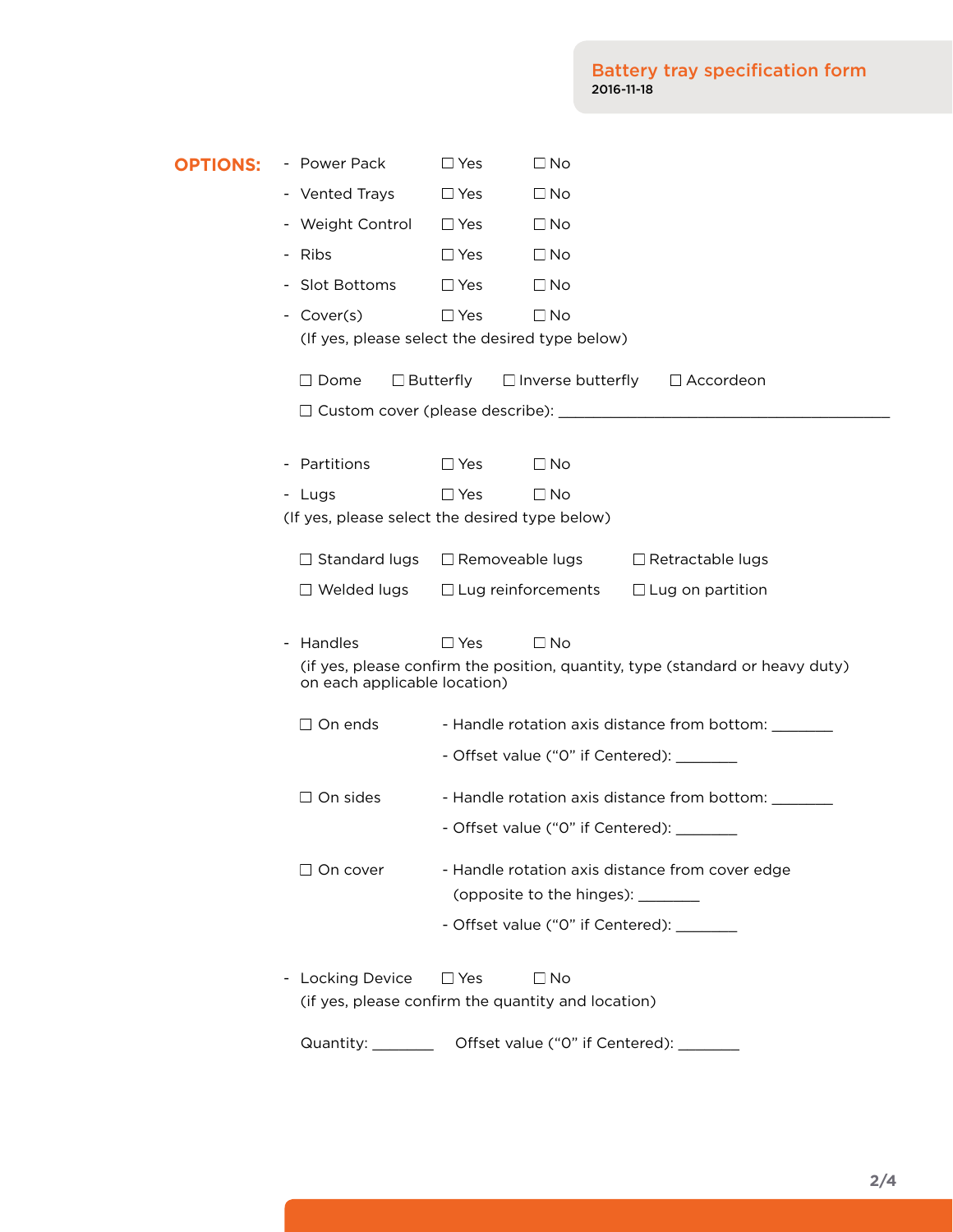|                                              | - Steel Dummy / Fillers $(*)$ $\Box$ Yes<br>(if yes, please confirm the quantity and type) |                                              |              | $\Box$ No                          |  |  |  |
|----------------------------------------------|--------------------------------------------------------------------------------------------|----------------------------------------------|--------------|------------------------------------|--|--|--|
|                                              | Quantity: __________ Welded: _________ Loose: ________                                     |                                              |              |                                    |  |  |  |
| (*) Location determined by Termaco           |                                                                                            |                                              |              |                                    |  |  |  |
|                                              | Cover Support $\Box$ Yes                                                                   |                                              | $\square$ No |                                    |  |  |  |
| Cable Opening Locations (TTK or TTX ONLY):   |                                                                                            |                                              |              |                                    |  |  |  |
|                                              | On ends                                                                                    | - Hole centre distance from top: ________    |              |                                    |  |  |  |
|                                              |                                                                                            | - Hole C/C distance (horizontally): ________ |              |                                    |  |  |  |
|                                              |                                                                                            | - Offset value ("0" if Centered): ________   |              |                                    |  |  |  |
|                                              | $\Box$ On sides                                                                            | - Hole centre distance from top: _______     |              |                                    |  |  |  |
| - Hole C/C distance (horizontally): ________ |                                                                                            |                                              |              |                                    |  |  |  |
| - Offset value ("0" if Centered): _______    |                                                                                            |                                              |              |                                    |  |  |  |
|                                              | $\Box$ On cover (refer to corner ID's below)                                               |                                              |              |                                    |  |  |  |
|                                              |                                                                                            |                                              |              |                                    |  |  |  |
|                                              |                                                                                            |                                              |              | - Hole centre distance from edges: |  |  |  |
|                                              |                                                                                            | - Hole C/C distance:                         |              |                                    |  |  |  |
|                                              |                                                                                            |                                              |              |                                    |  |  |  |

- Offset value ("0" if Centered): \_\_\_\_\_\_\_